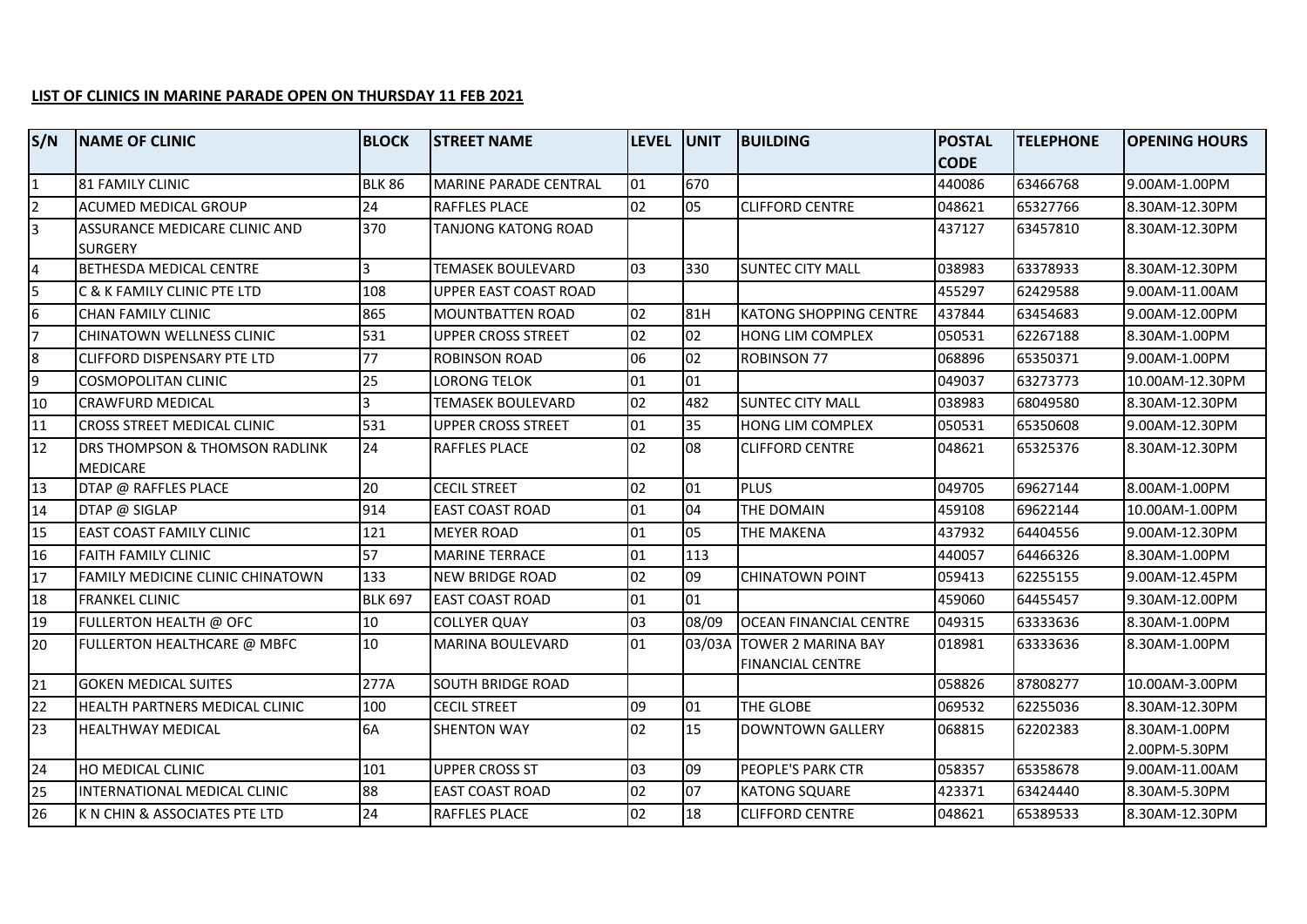| S/N             | <b>INAME OF CLINIC</b>                | <b>BLOCK</b>    | <b>STREET NAME</b>           | <b>LEVEL</b>   | <b>JUNIT</b> | <b>BUILDING</b>             | <b>POSTAL</b> | <b>TELEPHONE</b> | <b>OPENING HOURS</b> |
|-----------------|---------------------------------------|-----------------|------------------------------|----------------|--------------|-----------------------------|---------------|------------------|----------------------|
|                 |                                       |                 |                              |                |              |                             | <b>CODE</b>   |                  |                      |
| $\overline{27}$ | K N CHIN & ASSOCIATES PTE LTD MEDICAL | 13              | TEMASEK BOULEVARD            | 02             | 400          | <b>SUNTEC CITY MALL</b>     | 038983        | 63372522         | 8.30AM-12.30PM       |
|                 | PRACTICE                              |                 |                              |                |              |                             |               |                  |                      |
| 28              | KATONG FAMILY CLINIC PTE LTD          | 263             | <b>TANJONG KATONG ROAD</b>   | 01             | 03           | <b>SUITES@ KATONG</b>       | 437050        | 62034192         | 8.30AM-12.30PM       |
| 29              | <b>KBL HEALTHCARE PTE LTD</b>         |                 | <b>BAYFRONT AVENUE</b>       | 01             | 88           | <b>MARINA BAY SANDS</b>     | 018972        | 66887018         | 8.30AM-2.00PM        |
| 30              | LEE CLINIC                            | <b>BLK 467C</b> | JOO CHIAT ROAD               |                |              |                             | 427678        | 64473777         | 9.00AM-12.30PM       |
| 31              | <b>LIANG CLINIC</b>                   | 55              | <b>SIGLAP ROAD</b>           | B <sub>1</sub> | 15/16        | <b>SIGLAP CENTRE</b>        | 455871        | 62415944         | 8.30AAM-12.00PM      |
| 32              | MARINE PARADE CLINIC                  | <b>BLK 59</b>   | <b>MARINE TERRACE</b>        | 01             | 81           |                             | 440059        | 62418225         | 8.30AM-12.30PM       |
| 33              | <b>MEDILINE WEI MIN CLINIC</b>        | <b>BLK 81</b>   | <b>MARINE PARADE CENTRAL</b> | 01             | 634          |                             | 440081        | 62479221         | 8.00AM-2.00PM        |
|                 |                                       |                 |                              |                |              |                             |               |                  | 3.00PM-9.00PM        |
| 34              | MINMED CLINIC (HAIG ROAD)             | 30              | <b>HAIG RD</b>               |                |              |                             | 438737        | 68469979         | 9.00AM-1.00PM        |
| 35              | NORTHEAST MEDICAL GROUP               | 22              | <b>MALACCA STREET</b>        | 13             | 03           | <b>RB CAPITAL BUILDING</b>  | 048980        | 65572770         | 8.30AM-1.00PM        |
|                 |                                       |                 |                              |                |              |                             |               |                  | 2.00PM-5.00PM        |
| 36              | OC MEDICAL RAFFLES PLACE              | $\mathbf{1}$    | <b>RAFFLES PLACE</b>         | 05             | 15/16        | <b>ONE RAFFLES PLACE</b>    | 048616        | 65322692         | 9.00AM-3.00PM        |
| 37              | ONECARE CLINIC MARINE PARADE          | <b>BLK 81</b>   | MARINE PARADE CENTRAL        | 01             | 644          |                             | 440081        | 63857435         | 8.30AM-2.00PM        |
| 38              | <b>PARKWAY SHENTON MEDICAL GROUP</b>  | 50              | <b>ROBINSON ROAD</b>         | 01             | 03           | <b>ROBINSON SUITES</b>      | 068882        | 62223626         | 8.30AM-1.00PM        |
| 39              | PROVIDENCE MEDICAL CENTRE PTE. LTD.   | 8               | <b>CROSS STREET</b>          | 01             | 02/03        | <b>PWC BUILDING</b>         | 048424        | 62262232         | 8.30AM-12.30PM       |
| 40              | RAFFLESMEDICAL                        | 55              | <b>SIGLAP ROAD</b>           | 02             | 11/12        | <b>SIGLAP CENTRE</b>        | 455871        | 64420488         | 8.30AM-1.00PM        |
| 41              | RAFFLESMEDICAL                        | 50              | <b>RAFFLES PLACE</b>         | 01             | 02A          | <b>SINGAPORE LAND TOWER</b> | 048623        | 65342900         | 8.30AM-1.00PM        |
| 42              | RAFFLESMEDICAL                        | 12              | <b>MARINA BOULEVARD</b>      | 17             | 05           | <b>MARINA BAY FINANCIAL</b> | 018982        | 66360390         | 8.30AM-1.00PM        |
|                 |                                       |                 |                              |                |              | <b>CENTRE TOWER 3</b>       |               |                  |                      |
| 43              | RAFFLESMEDICAL                        | 6               | RAFFLES BOULEVARD            | 01             | 212          | <b>MARINA SQUARE</b>        | 039594        | 63396644         | 8.30AM-1.00PM        |
| 44              | RAFFLESMEDICAL                        | 471             | JOO CHIAT ROAD               |                |              |                             | 427680        | 68835008         | 8.30AM-1.00PM        |
| 45              | SENNETT MEDICAL CLINIC                | 55              | <b>SIGLAP ROAD</b>           | #B1            | 10           | <b>SIGLAP CENTRE</b>        | 455871        | 62800670         | 8.00AM-1.00PM        |
| 46              | <b>SHENTON MEDICAL GROUP</b>          | 8A              | <b>MARINA BOULEVARD</b>      | B <sub>2</sub> | 76           | <b>MARINA BAY LINK MALL</b> | 018984        | 66345620         | 8.30AM-1.00PM        |
| 47              | <b>SHENTON MEDICAL GROUP</b>          | 11              | <b>COLLYER QUAY</b>          | 19             | 01           | THE ARCADE                  | 049317        | 65079730         | 8.30AM-1.00PM        |
| 48              | SHENTON MEDICAL GROUP                 | $\mathbf{1}$    | <b>RAFFLES QUAY</b>          | 09             | 02           | ONE RAFFLES QUAY NORTH      | 048583        | 63277273         | 8.30AM-12.30PM       |
|                 |                                       |                 |                              |                |              | TOWER                       |               |                  |                      |
| 49              | <b>SIA FAMILY CLINIC AND SURGERY</b>  | <b>BLK 10</b>   | <b>HAIG RD</b>               | 01             | 367          |                             | 430010        | 67428480         | 9.00AM-11.00AM       |
| 50              | <b>SIGLAP CLINIC PTE LTD</b>          | <b>BLK 308</b>  | <b>TELOK KURAU ROAD</b>      | 01             | 08           | VIBES @ EAST COAST          | 423858        | 63488389         | 8.00AM-12.30PM       |
| 51              | THE CLINIC @ CAPITAGREEN              | 138             | <b>MARKET STREET</b>         | 02             | 01A          | <b>CAPITAGREEN</b>          | 048946        | 63846851         | 8.30AM-2.00PM        |
| 52              | THE CLINIC @ ONE GEORGE STREET        | $\vert$ 1       | <b>GEORGE STREET</b>         | 05             | 05           | (LOBBY C)                   | 049145        | 64385322         | 8.30AM-2.00PM        |
| 53              | THE CLINIC GROUP @ MARINA ONE         | 5               | <b>STRAITS VIEW</b>          | 01             | 07           | MARINA ONE THE HEART        | 018935        | 62828518         | 8.30AM-2.00PM        |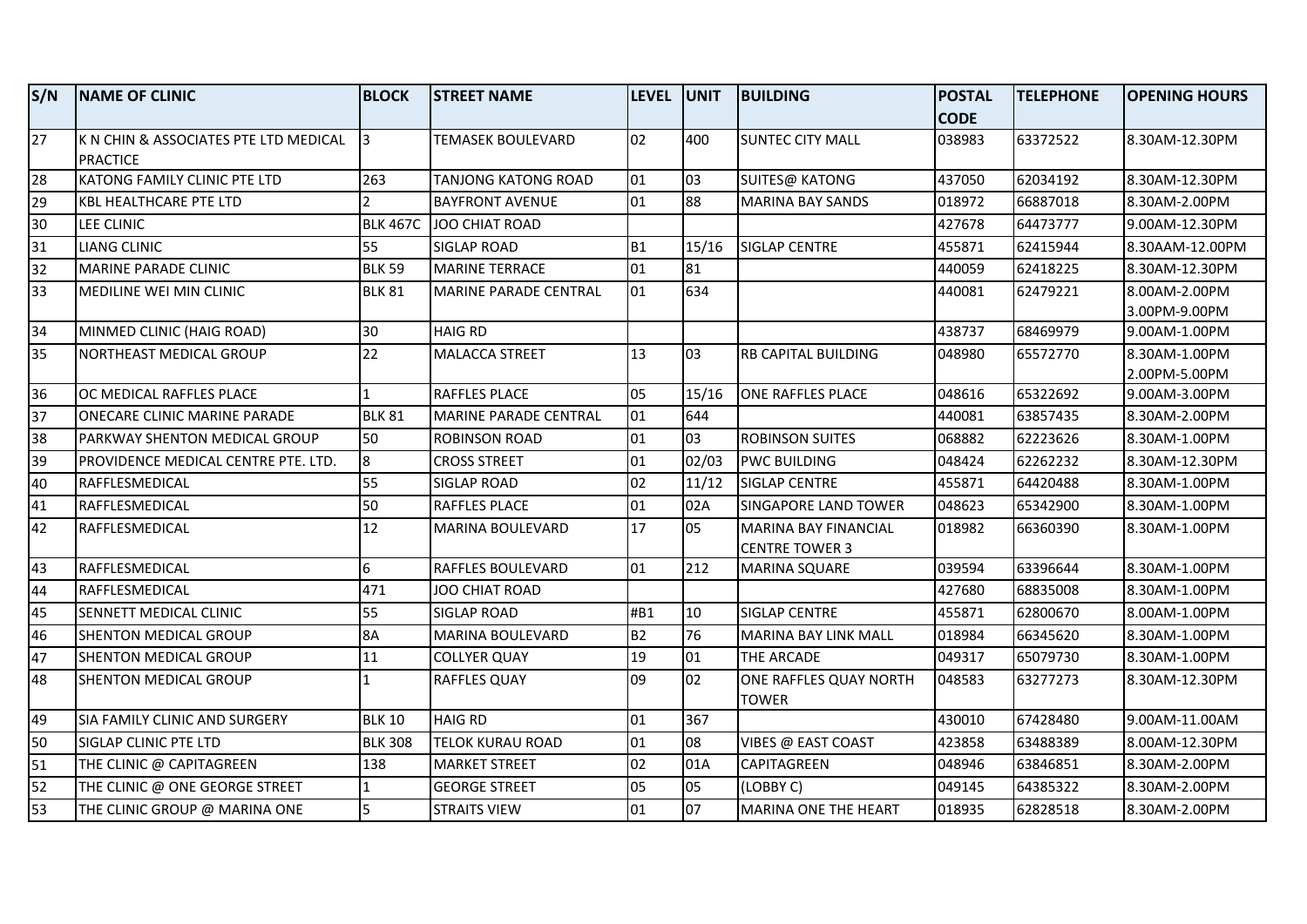| S/N         | <b>INAME OF CLINIC</b>              | <b>IBLOCK</b> | <b>ISTREET NAME</b>   | <b>ILEVEL JUNIT</b> |      | <b>IBUILDING</b>          | <b>IPOSTAL</b> | <b>ITELEPHONE</b> | <b>IOPENING HOURS</b> |
|-------------|-------------------------------------|---------------|-----------------------|---------------------|------|---------------------------|----------------|-------------------|-----------------------|
|             |                                     |               |                       |                     |      |                           | <b>CODE</b>    |                   |                       |
| 154         | <b>ITHE HEALTH ADVISORY CLINIC</b>  |               | <b>IRAFFLES PLACE</b> | 04                  | 149  | <b>IONE RAFFLES PLACE</b> | 048616         | 62266442          | 9.00AM-3.00PM         |
| 155         | <b>ITHE MEDICAL CLINIC PTE LTD</b>  | 163           | ICHULIA STREET.       | IO1                 | 102  | <b>IOCBC CENTRE EAST</b>  | 049514         | 65355151          | 9.00AM-1.00PM         |
| <b>1</b> 56 | <b>THE MEDICAL PRACTICE PTE LTD</b> |               | <b>RAFFLES LINK</b>   |                     | 103A |                           | 039393         | 63329086          | 9.00AM-12.30PM        |
| <b>I</b> 57 | <b>TRINITY MEDICAL (SHENTON)</b>    |               | <b>SHENTON WAY</b>    | 21                  | 10   | <b>JOUE DOWNTOWN</b>      | 068809         | 62279918          | 19.00AM-1.00PM        |

## **LIST OF CLINICS IN MARINE PARADE OPEN ON FRIDAY 12 FEB 2021**

| S/N | <b>INAME OF CLINIC</b>           | <b>BLOCK</b> | <b>ISTREET NAME</b>           | <b>ILEVEL IUNIT</b> |     | <b>IBUILDING</b>  | <b>IPOSTAL</b> | <b>ITELEPHONE</b> | <b>IOPENING HOURS</b> |
|-----|----------------------------------|--------------|-------------------------------|---------------------|-----|-------------------|----------------|-------------------|-----------------------|
|     |                                  |              |                               |                     |     |                   | <b>ICODE</b>   |                   |                       |
|     | <b>LEAST COAST FAMILY CLINIC</b> | 121          | <b>IMEYER ROAD</b>            | 101                 | 105 | <b>THE MAKENA</b> | 437932         | 64404556          | 9.00AM-12.30PM        |
|     | <b>IMEDILINE WEI MIN CLINIC</b>  | BLK 81       | <b>IMARINE PARADE CENTRAL</b> | 101                 | 634 |                   | 440081         | 62479221          | 9.00AM-2.00PM         |
|     |                                  |              |                               |                     |     |                   |                |                   | 3.00PM-6.00PM         |

## **LIST OF CLINICS IN MARINE PARADE OPEN ON SATURDAY 13 FEB 2021**

| S/N | <b>INAME OF CLINIC</b>           | <b>IBLOCK</b>  | <b>ISTREET NAME</b>           | <b>ILEVEL JUNIT</b> |     | <b>IBUILDING</b>          | <b>IPOSTAL</b> | <b>ITELEPHONE</b> | <b>IOPENING HOURS</b> |
|-----|----------------------------------|----------------|-------------------------------|---------------------|-----|---------------------------|----------------|-------------------|-----------------------|
|     |                                  |                |                               |                     |     |                           | <b>ICODE</b>   |                   |                       |
|     | <b>LEAST COAST FAMILY CLINIC</b> | 121            | <b>IMEYER ROAD</b>            | 101                 | 05  | ITHE MAKENA               | 437932         | 64404556          | 9.00AM-12.30PM        |
|     | IMEDILINE WEI MIN CLINIC         | BLK 81         | <b>IMARINE PARADE CENTRAL</b> | <b>101</b>          | 634 |                           | 440081         | 62479221          | 19.00AM-2.00PM        |
|     |                                  |                |                               |                     |     |                           |                |                   | 13.00PM-6.00PM        |
|     | ISIGLAP CLINIC PTE LTD           | <b>BLK 308</b> | <b>ITELOK KURAU ROAD</b>      | 01                  | 108 | <b>VIBES @ EAST COAST</b> | 423858         | 63488389          | 19.00AM-11.00AM       |

## **LIST OF CLINICS IN MARINE PARADE OPEN ON SUNDAY 14 FEB 2021**

| S/N | <b>INAME OF CLINIC</b>           | <b>BLOCK</b> | <b>ISTREET NAME</b>           | <b>LEVEL UNIT</b> |     | <b>IBUILDING</b>   | <b>POSTAL</b> | <b>TELEPHONE</b> | <b>IOPENING HOURS</b> |
|-----|----------------------------------|--------------|-------------------------------|-------------------|-----|--------------------|---------------|------------------|-----------------------|
|     |                                  |              |                               |                   |     |                    | <b>CODE</b>   |                  |                       |
|     | C & K FAMILY CLINIC PTE LTD      | 108          | UPPER EAST COAST ROAD         |                   |     |                    | 455297        | 62429588         | 9.00AM-11.00AM        |
|     | IDOCTORS FOR LIFE MEDICAL        |              | <b>IPICKERING STREET</b>      | 101               | 102 | <b>INANKIN ROW</b> | 048660        | 63869098         | 5.00PM-7.30PM         |
|     | <b>JEAST COAST FAMILY CLINIC</b> | 121          | <b>IMEYER ROAD</b>            | 101               | 105 | <b>THE MAKENA</b>  | 437932        | 64404556         | 9.00AM-12.30PM        |
|     | <b>IMEDILINE WEI MIN CLINIC</b>  | BLK 81       | <b>IMARINE PARADE CENTRAL</b> | 101               | 634 |                    | 440081        | 62479221         | 9.00AM-2.00PM         |
|     |                                  |              |                               |                   |     |                    |               |                  | 3.00PM-9.00PM         |
|     | MINMED CLINIC (HAIG ROAD)        | 30           | <b>HAIG RD</b>                |                   |     |                    | 438737        | 68469979         | 6.00PM-9.00PM         |